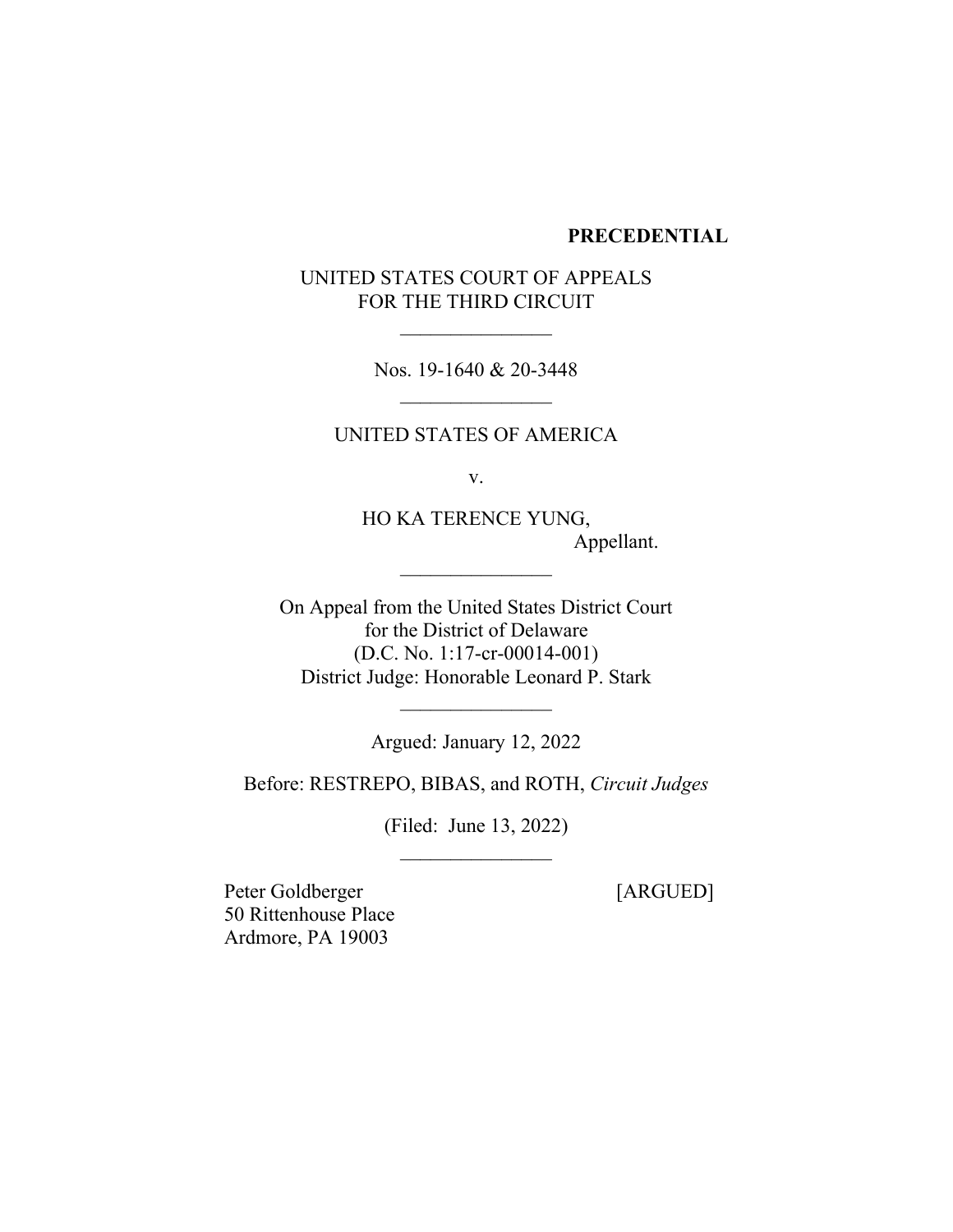Edson A. Bostic Tieffa N. Harper FEDERAL PUBLIC DEFENDER'S OFFICE 800 King Street, Suite 200 Wilmington, DE 19801 *Counsel for Appellant*

Ruth Mandelbaum [ARGUED] Shawn A. Weede UNITED STATES ATTORNEY'S OFFICE 1313 N. Market St. Hercules Building, Suite 400 Wilmington, DE 19801 *Counsel for Appellee*

## OPINION OF THE COURT

 $\mathcal{L}_\text{max}$ 

BIBAS, *Circuit Judge*.

The First Amendment limits the government's power to punish offensive or annoying speech. Convicted under a cyberstalking statute, Ho Ka Terence Yung challenges that law as overbroad. But to avoid this problem, we read the statute narrowly and so will affirm his conviction.

Yung also challenges his restitution order. Yung had waived much of his right to appeal, including any challenge to the restitution order. But enforcing that waiver would threaten the separation of powers, so we must hear Yung's challenge. And because part of the restitution order was not authorized by statute, we will vacate that order.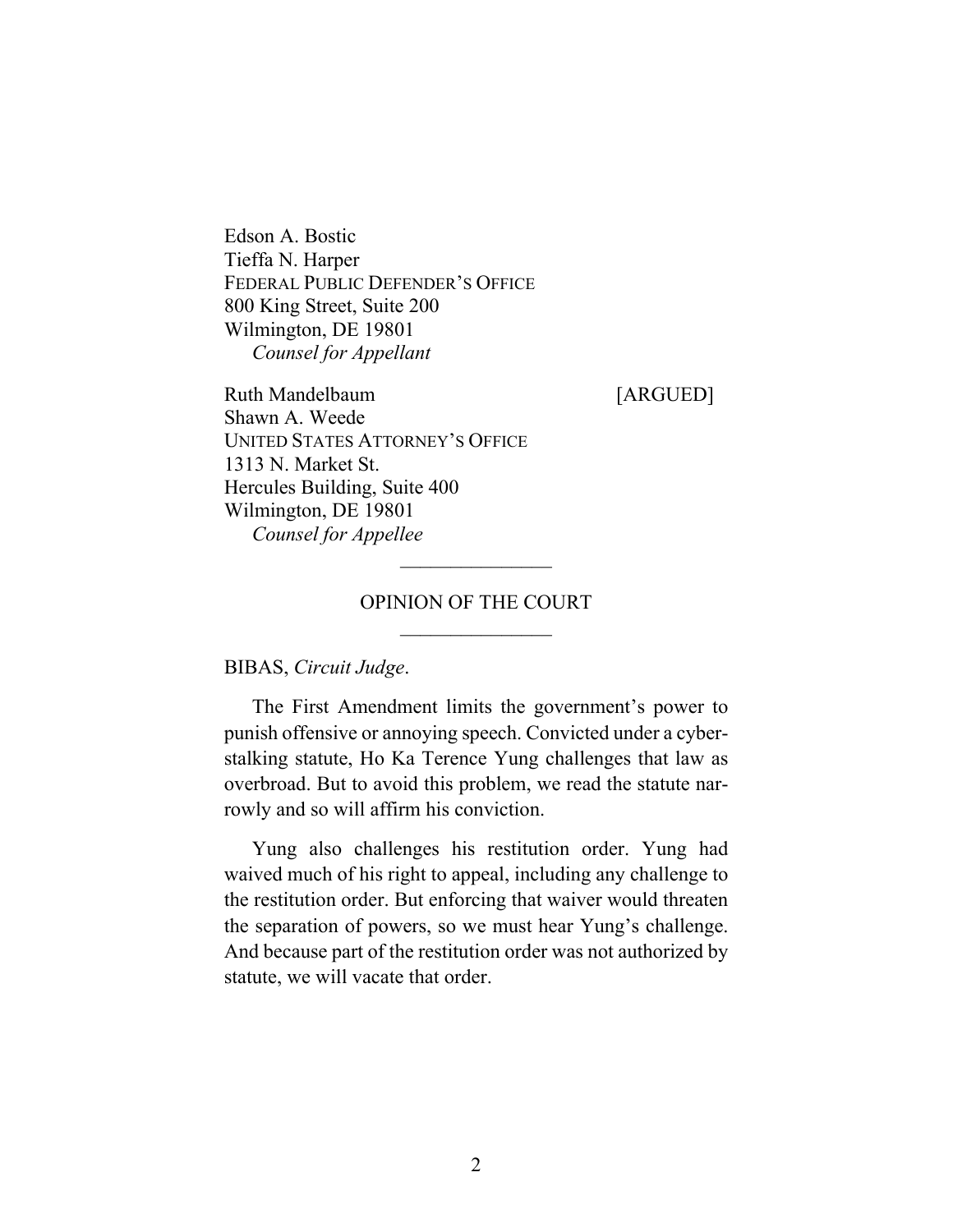### **I. THE SPURNED APPLICANT TURNS CYBERSTALKER**

Yung wanted to go to Georgetown Law. He had good grades and strong test scores. So Georgetown invited him to interview with an alumnus. But that interview went poorly. Yung thought his interviewer was insensitive and rude. And a few weeks later, Georgetown rejected him.

Though Yung eventually got into a good law school, Georgetown's rejection still stung. So a year later, he struck back against the interviewer. First, he launched a cybercampaign: he created fake obituaries for the interviewer's wife and son; social-media profiles littered with Ku Klux Klan content in the interviewer's name; and blog posts as the interviewer, bragging about raping women, a boy, and an eightyear-old girl. A Google search of the interviewer's name revealed thousands of similar posts. As a reader of the posts remarked: "Someone is really out to nail this guy to a cross." JA 219.

Next, Yung filed false reports. Posing as a female Georgetown applicant on law school fora, he accused the interviewer of groping, bigotry, and threatening professional retaliation. And in reports to the Better Business Bureau, he accused the interviewer of sexually assaulting a female associate and berating prospective employees. He "strongly encouraged [the interviewer's employer] to fire this dirty old man." JA 176.

Yung's cyber-harassment spilled over into the real world. Impersonating the interviewer's wife, he published an online ad seeking a sex slave. When one man responded to the ad, Yung ordered him to spy on the family. The wife, another ad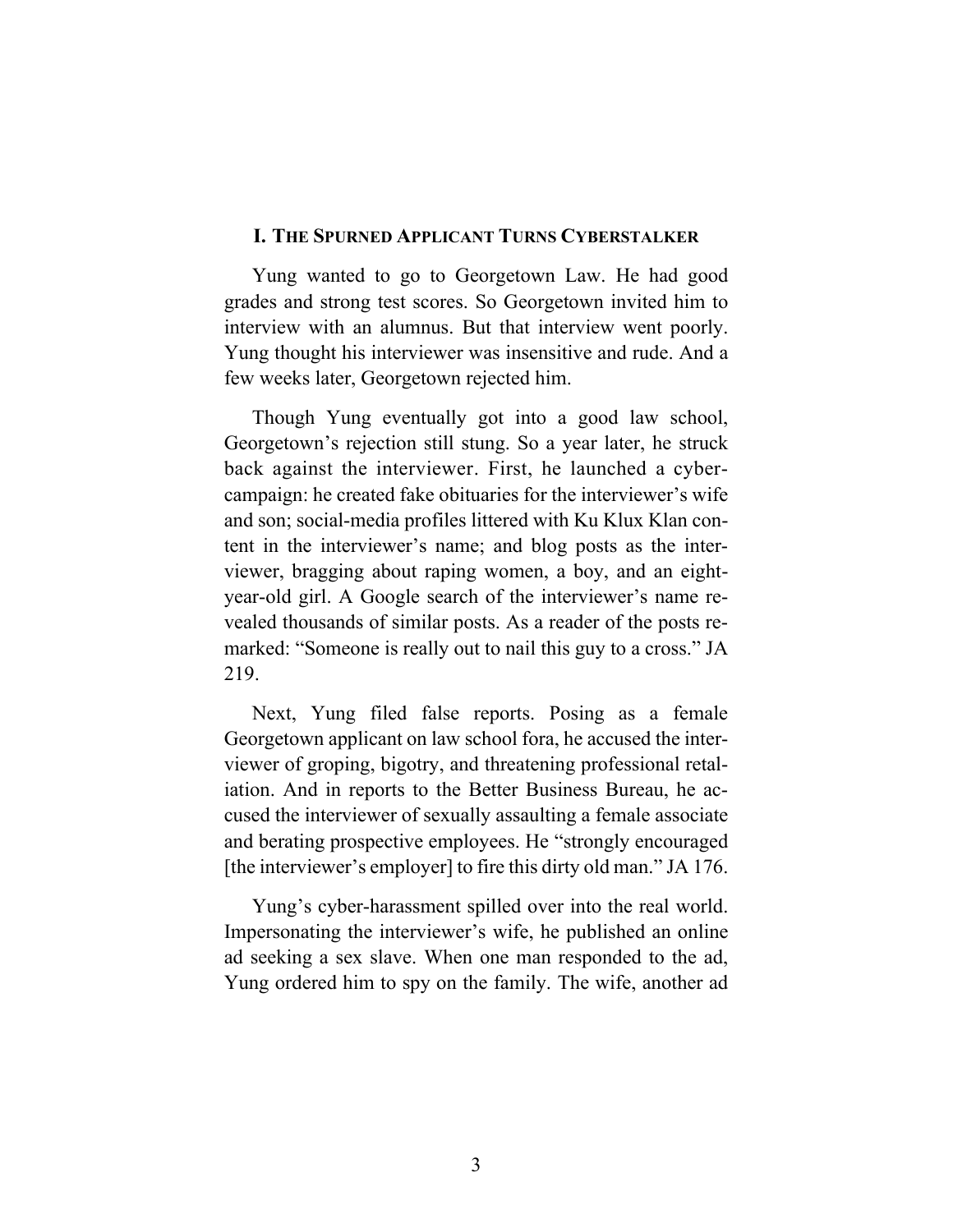claimed, "like[d] it when a man puts his hand around [her] throat and threaten[s] [her] with a knife" and "gun" before forcing her to have sex. JA 168. Because of Yung's antics, the interviewer's family got hundreds of phone calls from men seeking sex with the interviewer, his wife, or their son. "[Y]ou pick up the phone and the first thing they ask is how big is your … genitalia," the interviewer testified. JA 325. Responding to other sexual ads, strange men even came to the interviewer's home in the wee hours of three consecutive mornings.

This harassment campaign turned the family's life into a "nightmare." JA 295. They were terrified that every strange visitor sought to "rape and murder" them. JA 296. They worked with police to plan safe hiding places in their home in case someone broke in. They disconnected their phone every night and quit walking around the neighborhood. And they feared that they would "never know [normalcy] again." JA 296.

Because the family's son studied at Georgetown, the family informed it of the threat. Georgetown worried that the son would be targeted there too, so it added security.

Eventually, the interviewer hired lawyers and cyber-investigators, "begging" them to track down the puppeteer. JA 162. Working with the FBI, the investigators traced it all back to Yung.

Yung was charged with cyberstalking. 18 U.S.C.  $\S$ §2261A(2)(B) & 2261(b). Faced with a mountain of evidence, he challenged the cyberstalking law as overbroad under the First Amendment. But when that challenge failed, he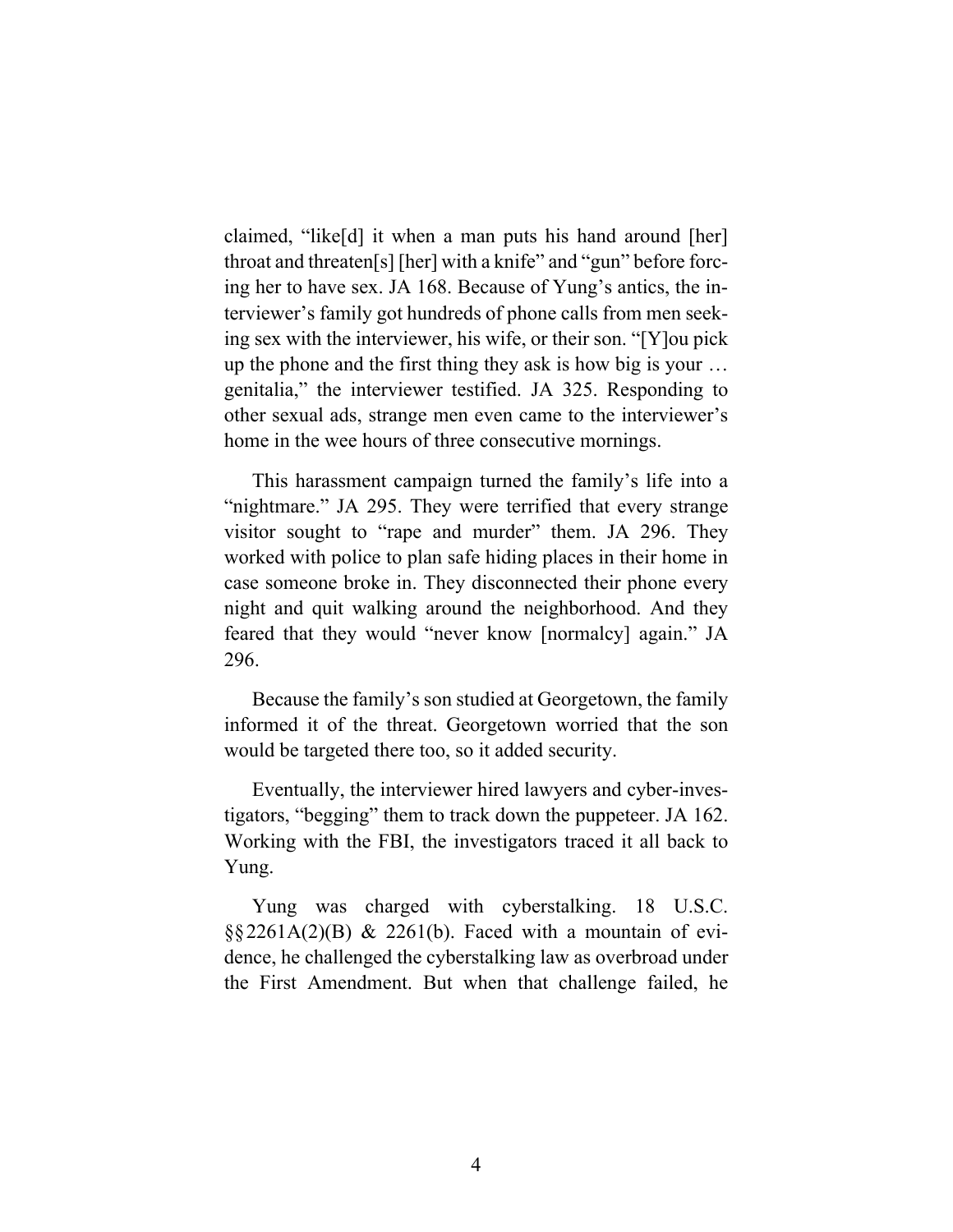pleaded guilty. Though he waived most of his right to appeal, he reserved his right to appeal the overbreadth ruling and any sentence above the statutory maximum.

Yung was sentenced to nearly four years in prison plus three years of probation. He was also ordered to pay restitution for the interviewer's investigative costs (nearly \$70,000) and Georgetown's security measures (\$130,000).

On appeal, Yung revives his overbreadth challenge and contests the restitution order. The government responds that his plea agreement lets him appeal only overbreadth, not restitution. We review each issue de novo. *United States v. Gonzalez*, 905 F.3d 165, 190 (3d Cir. 2018); *United States v. Quillen*, 335 F.3d 219, 221 (3d Cir. 2003).

### **II. THE CYBERSTALKING STATUTE IS NOT OVERBROAD**

Yung first challenges his conviction under the cyberstalking law. He does not argue that it restricts his protected speech or is improper as applied to him. And he likely could not. The First Amendment does not protect defaming a private person or making "true threats": that is, "serious[ly] express[ing] an intent to commit an act of unlawful violence to" particular people. *Virginia v. Black*, 538 U.S. 343, 359 (2003); *see Chaplinsky v. New Hampshire*, 315 U.S. 568, 572 (1942).

Rather than challenge the law as applied, Yung attacks it as overbroad and thus facially invalid. He says it "punishes a substantial amount of [others'] protected free speech." Yung Br. at 18–19 (quoting *Virginia v. Hicks*, 539 U.S. 113, 118–19 (2003)).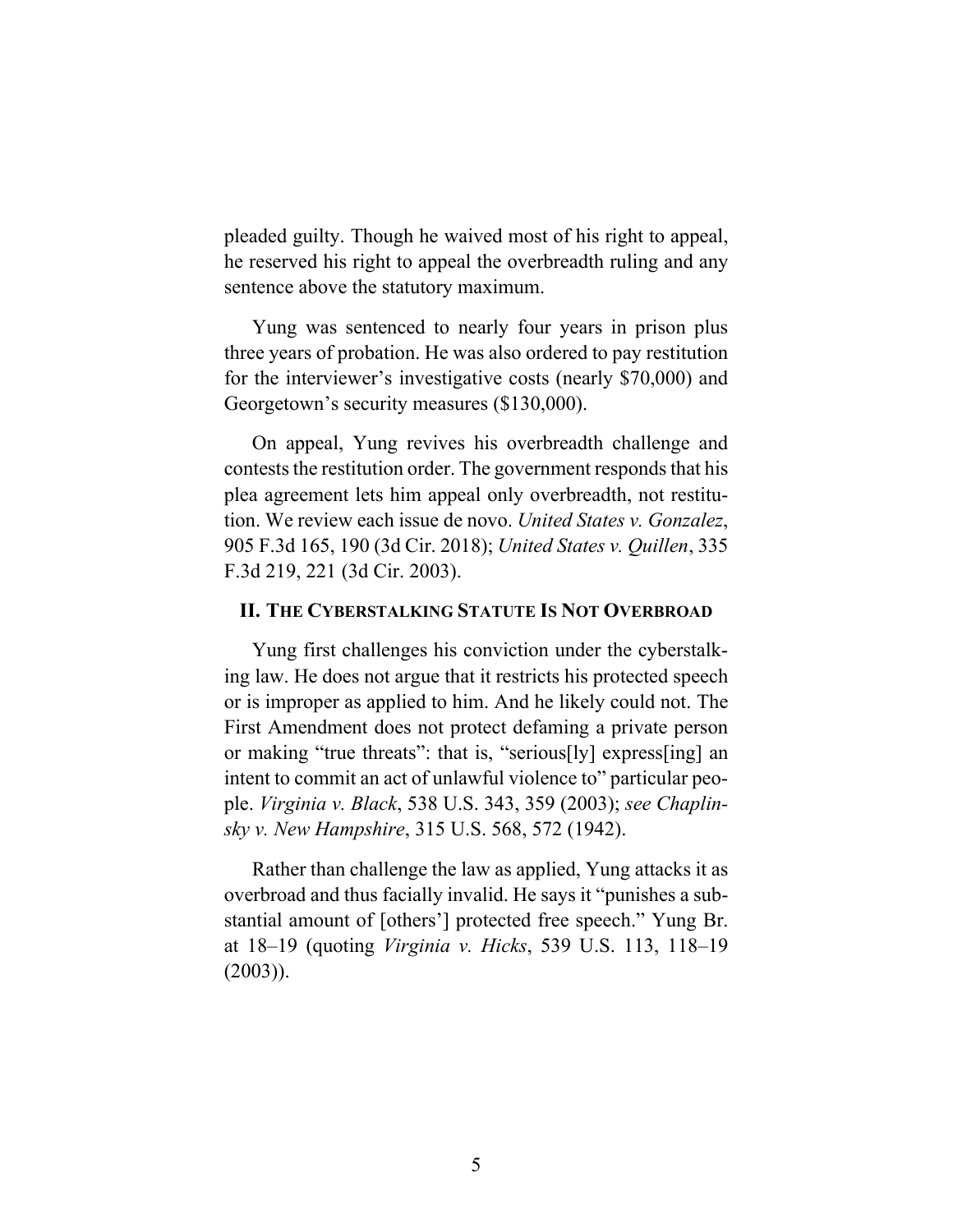Overbreadth doctrine is a constitutional anomaly. Ordinarily, litigants lack standing to challenge laws simply because they "may conceivably be applied unconstitutionally to others." *Broadrick v. Oklahoma*, 413 U.S. 601, 610 (1973). But we have relaxed that standing requirement in First Amendment cases to stop overbroad laws from chilling protected speech. *Id.* at 612.

Yet invalidating a law as overbroad is "strong medicine" that we should use "sparingly." *Id.* at 613. Courts must hesitate before stopping the government from prosecuting conduct that it has the power to ban. *Id.* at 615. And the overbreadth exception to ordinary standing rules has been cogently criticized. *See United States v. Sineneng-Smith*, 140 S. Ct. 1575, 1583–88 (2020) (Thomas, J., concurring). So we will not expand it. Before striking down a law, we must ensure that any overbreadth is both "real" and "substantial." *Broadrick*, 413 U.S. at 615*.* Because we can avoid reading this statute as overbroad, we will. *Id.* at 613; *New York v. Ferber*, 458 U.S. 747, 769 n.24 (1982).

### **A. The statute**

Congress enacted the cyberstalking law in 2006 and broadened it in 2013. As amended, it makes a defendant a cyberstalker if he checks three boxes:

> • *An act*. The defendant must "use<sup>[]</sup> the mail, any interactive computer service or electronic communication service or … system …, or any other facility of interstate or foreign commerce"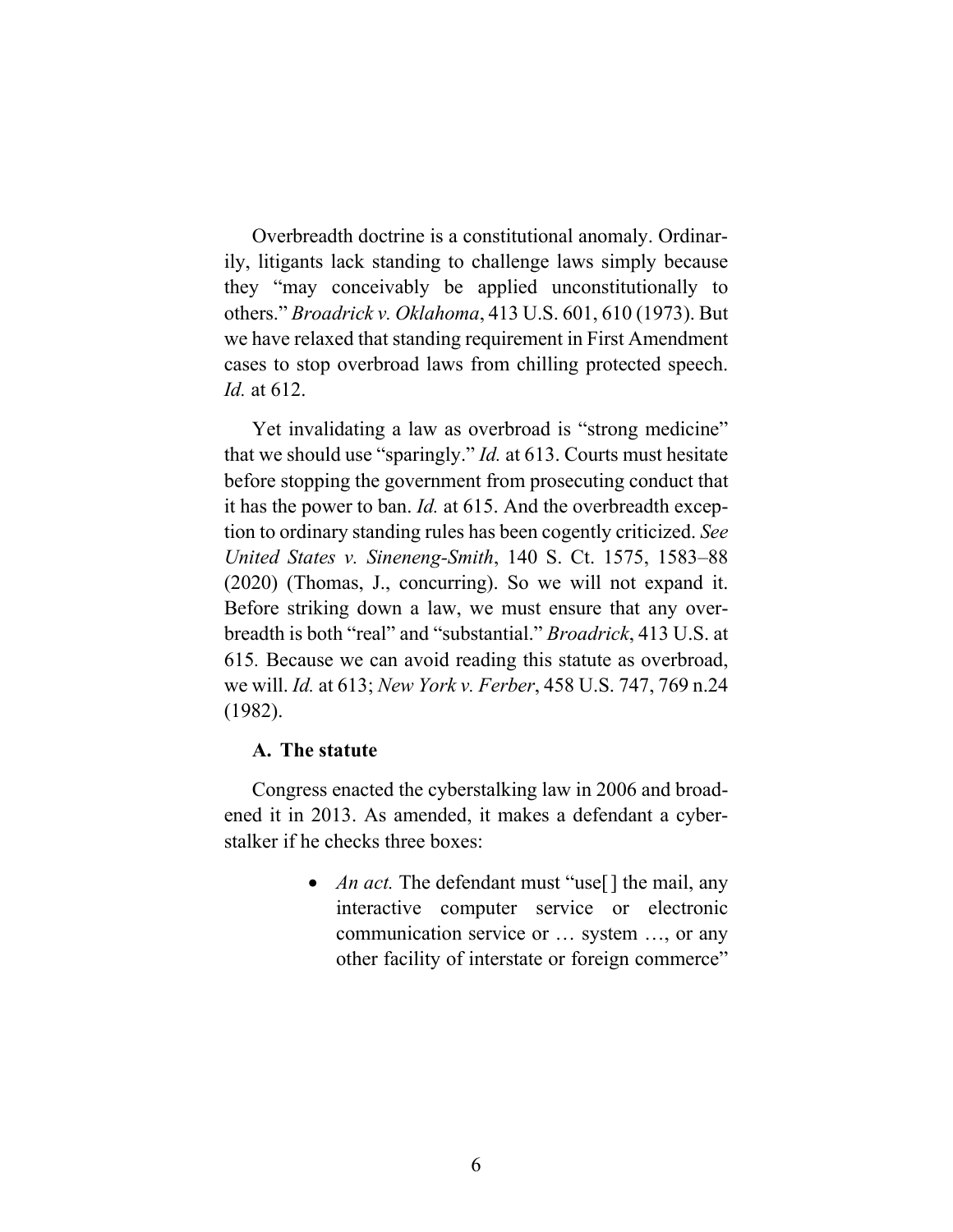at least twice. 18 U.S.C. §2261A(2); *see also*   $§2266(2).$ 

- *An intent.* He must have acted "with the intent to kill, injure, harass, intimidate, or place under surveillance with intent to kill, injure, harass, or intimidate another person." §2261A(2).
- *A result.* Finally, his actions must cause some emotional response. They must either put the target "in reasonable fear of … death … or serious bodily injury," or "cause[], attempt[] to cause, or … be reasonably expected to cause substantial emotional distress." §2261A(2)(A), (B). Because Yung pleaded guilty to the emotionaldistress result element, we focus on that one.

This is not the first time that we have entertained an overbreadth challenge to the statute. A few years ago, we rejected an overbreadth challenge to the 2006 version of Section 2261A. *Gonzalez*, 905 F.3d at 190 n.10. But the 2013 amendment broadened its scope. Now the law punishes not only those who intend to harass, but also those who intend to intimidate. *Compare* 18 U.S.C. §2261A(2) (2006), *with id.* (2013). Plus, a defendant no longer has to *cause* substantial emotional distress. It is enough that his conduct be "reasonably expected to cause" such distress. *Compare id.* (2006), *with id.* (2013). Because the revised law reaches further, we must review it again.

The government argues that the act, intent, and result elements limit prosecution to "prohibited actions with a serious criminal intent" that "cause serious harm." Gov't Br. 27; *see*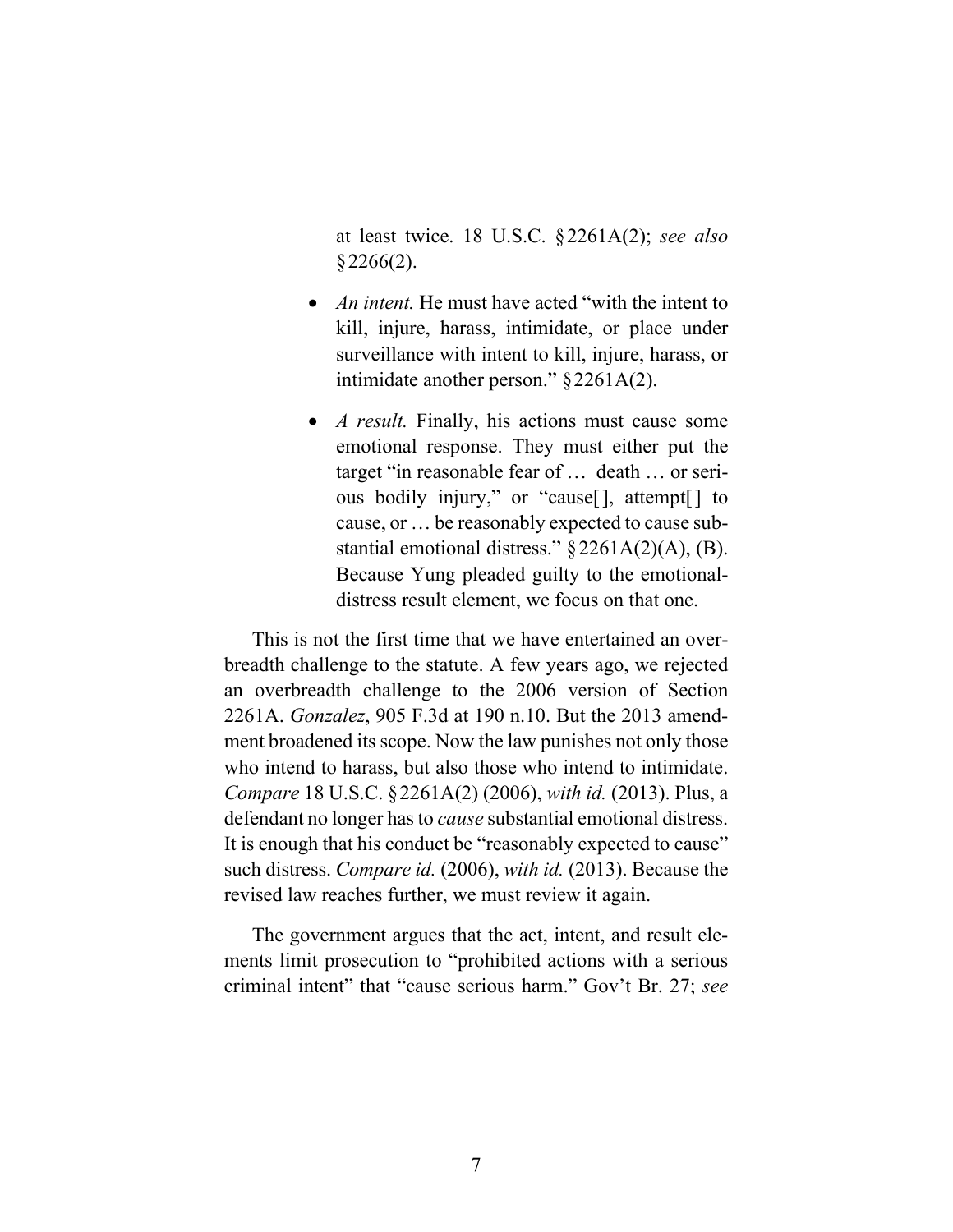*United States v. Ackell*, 907 F.3d 67, 74–77 (1st Cir. 2018) (adopting the government's position). Read that way, there would be no First Amendment problem. Yung counters that the law punishes lots of protected speech.

Ultimately, we reject Yung's argument. True, if read broadly, the statute *would* punish protected speech. We agree with Yung that the act and result elements are not enough to save it. But if we can, we must read the statute narrowly enough to avoid constitutional problems. And here, a narrow reading of the statute's intent element is plausible. So the statute is not overbroad.

### **B. The act element captures both conduct and speech**

By itself, the act element does not prevent overbreadth. The more speech a law punishes, the likelier it is to be overbroad. *Hicks*, 539 U.S. at 124. Here, we reject the government's position that the cyberstalking "statute focuses on conduct, not speech." Gov't Br. at 24. Rather, it reaches a lot of speech: it targets emails, texts, and social media posts, like the ones Yung wrote. Thus, we must decide whether the speech it reaches is protected by the First Amendment.

## **C. The result element alone does not save the statute**

The result element does little to confine the law to unprotected speech. The law, for instance, punishes people for acting in a way that "causes, attempts to cause, or would be reasonably expected to cause substantial emotional distress." 18 U.S.C. §2261A(2)(B). True, the "[s]ubstantial" emotional distress must be "fairly large," more than mere annoyance. *Substantial* (def. 9), *The Oxford English Dictionary* (2d ed. 2000).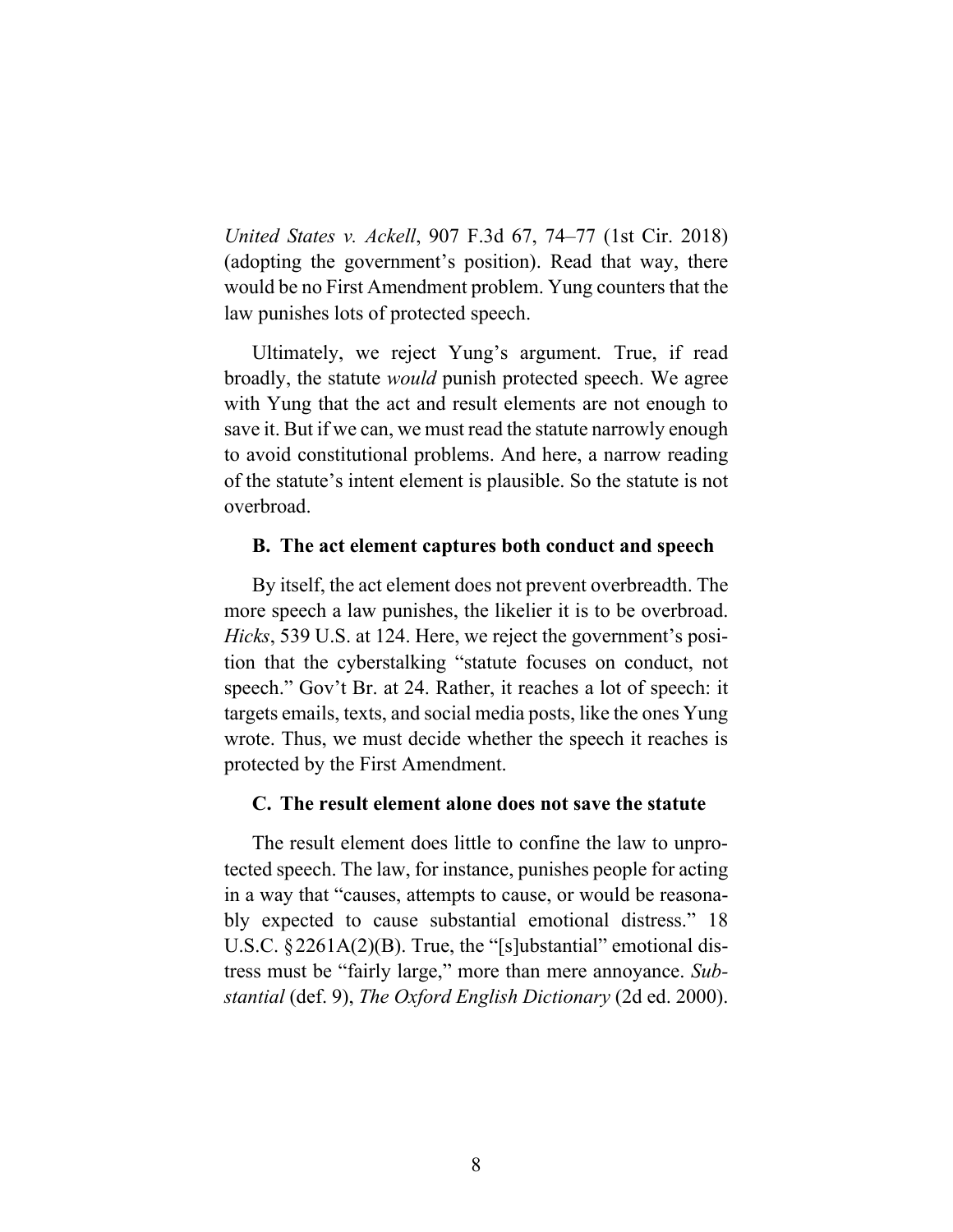Even so, the law captures much speech, in part because it does not require that emotional distress be objectively reasonable. Though we hope that Americans can discuss sensitive issues without taking offense, that is not always so. And the law penalizes speech even when a listener's distress is unexpected or idiosyncratic.

That is a problem. The First Amendment protects lots of speech that is substantially emotionally distressing. Protesters may picket a marine's funeral with signs like "Thank God for Dead Soldiers," "God Hates Fags," and "You're Going to Hell." *Snyder v. Phelps*, 562 U.S. 443, 448 (2011). And a pornographer may parody a famous minister as having drunken sex with his mother. *Hustler Mag. v. Falwell*, 485 U.S. 46, 47– 48, 51 (1988). These statements are deeply offensive, yet still covered by the First Amendment.

So neither the act nor the result element suffices to narrow the law's wide reach.

# **D. The intent element, narrowly construed, saves the statute**

*1. Broadly construing intent to harass or intimidate would raise constitutional problems.* Recall that the statute punishes only defendants who "inten[d] to kill, injure, harass, intimidate, or place under surveillance with intent to kill, injure, harass, or intimidate another person." 18 U.S.C. §2261A(2). Even speech "directed to inciting or producing imminent lawless action" is unprotected by the First Amendment. *Brandenburg v. Ohio*, 395 U.S. 444, 447 (1969) (per curiam). So "intent to kill,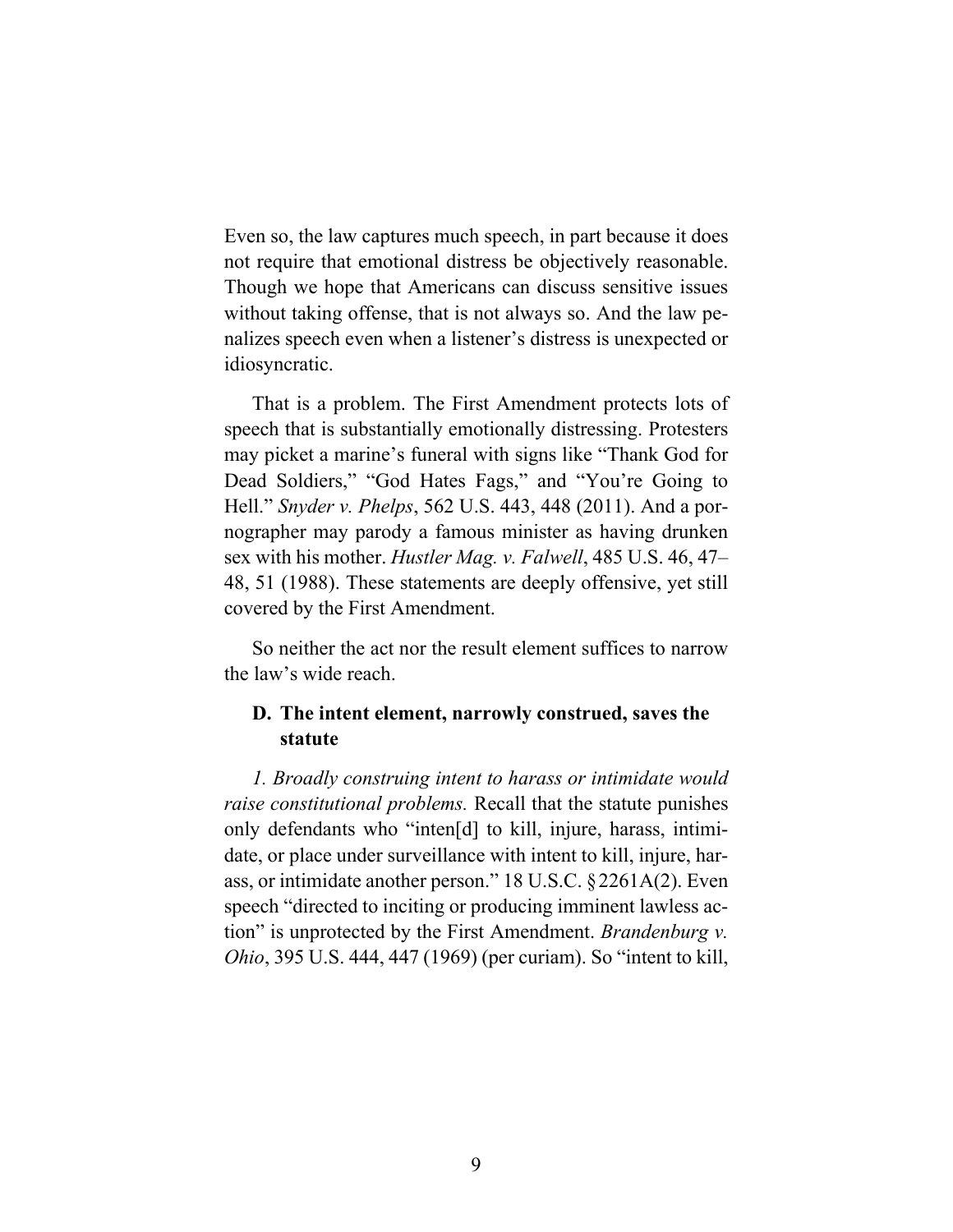injure, … or place under surveillance with intent to kill, [or] injure" is unprotected.  $\S 2261A(2)$ .

But "intent to ... harass [or] intimidate" is another matter. Id. If we read those words broadly, the law will reach protected speech. Take the verb "harass." It can mean aggression, even violence: "worry[ing] and imped[ing] by repeated attacks." *Harass* (def. 1b), *Webster's Third New International Dictionary of the English Language Unabridged* (1966); *accord Harass* (def. 3), *Oxford English Dictionary* (2d ed. 1989) (*OED*). But "harass" can also mean "to vex, trouble, or annoy continually or chronically." *Harass* (def. 2b), *Webster's Third*; *see also Harass* (def. 4), *OED*. These poles mark a spectrum from repeated annoyance to outright violence.

Like harassment, intimidation has both narrow and broad meanings. To "intimidate" can mean a specific, violent action. It "esp[ecially]" means "to force [someone] to or deter [him] from some action by threats or violence." *Intimidate*, *OED*; *accord Intimidation*, *Black's Law Dictionary* (10th ed. 2014) ("Unlawful coercion; extortion."). But "intimidate" can also mean broadly "[t]o render timid, inspire with fear; to overawe, cow." *Intimidate*, *OED*.

Harassment and intimidation, narrowly construed, are punishable. "Intimidation in the constitutionally proscribable sense of the word … plac[es] the victim *in fear of bodily harm or death*." *Black*, 538 U.S. at 360 (emphasis added). Harassing debt collection and coercive threats are also unprotected. *See, e.g.*, *Barr v. Am. Ass'n of Pol. Consultants*, 140 S. Ct. 2335, 2347 (2020) (suggesting that the Constitution lets Congress regulate the way people collect debts); *Saxe v. State Coll. Area*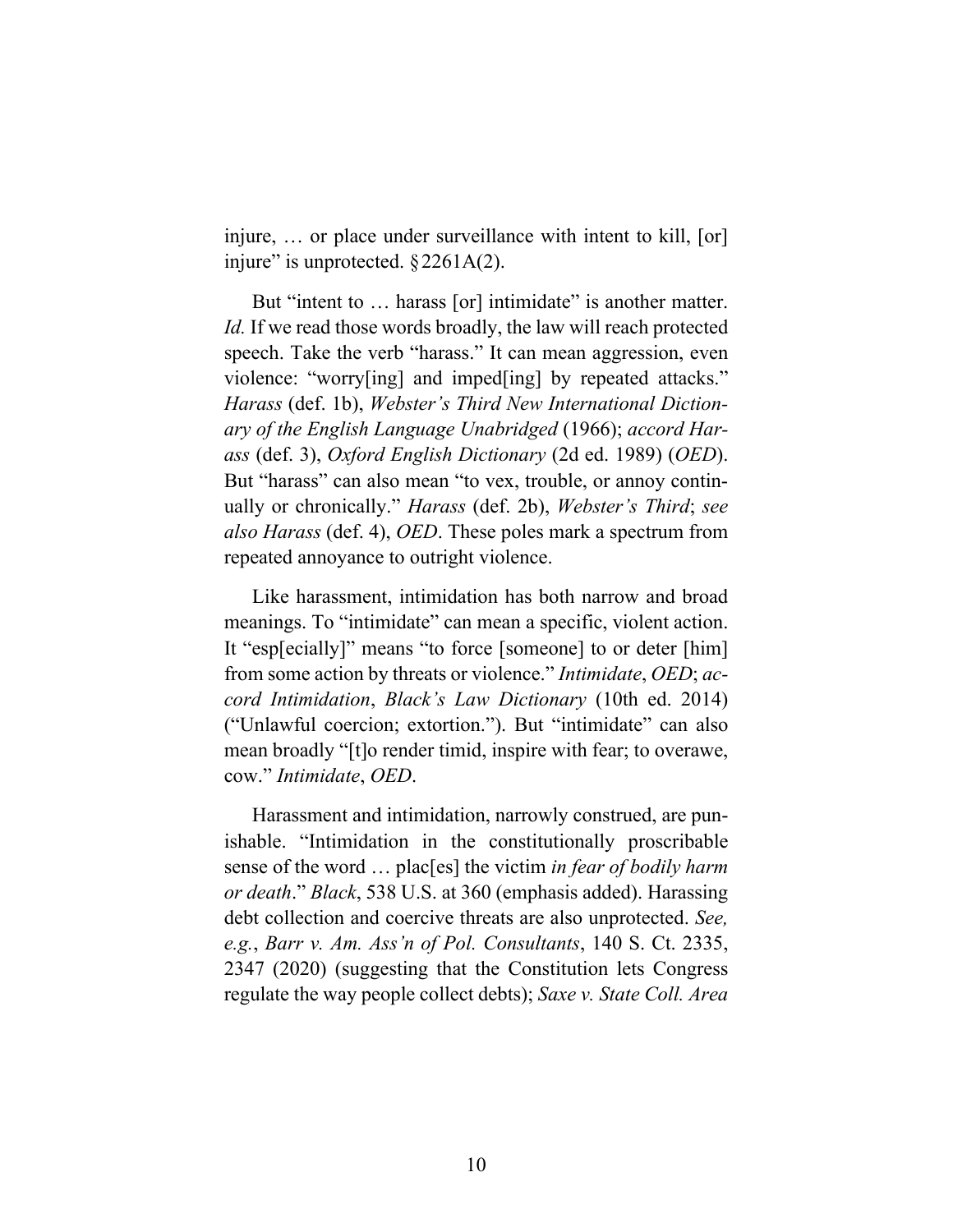*Sch. Dist.*, 240 F.3d 200, 208 (3d Cir. 2001) (Alito, J.) (describing a "robber's demand 'your money or your life'" as an unprotected threat); *cf. Bronson v. Kinzie*, 42 U.S. 311, 315–16 (1843) (recognizing the ability of a state to "secure its citizens from unjust and harassing litigation").

Yet the broader definitions of "harass" and "intimidate" can describe nonviolent, nonthreatening speech. Filling a city councilman's voicemail box with complaints about his vote on a controversial municipal ordinance may "vex" or "cow" him. Ranting in the comments section of a website that a senator voted to lock refugee kids in cages could well "annoy [her] continually or chronically" or "render [her] timid." Or, to take a couple more mundane examples, "negative restaurant reviews left on Google or Yelp, irate emails sent to service providers (contractors, plumbers, etc.), … or antagonistic comments left on news sites" are often persistently annoying or even scary. *People v. Moreno*, 2022 WL 894725, at \*5 (Colo. Mar. 28, 2022). Each might satisfy the statute's act and intent elements, read broadly, and (depending on the recipient's reaction) the result element too.

But criminalizing that speech would collide with the First Amendment. The First Amendment protects at least some speech that persistently annoys someone and makes him fearful or timid. As then-Judge Alito observed: "There is no categorical 'harassment exception' to the First Amendment's free speech clause." *Saxe*, 240 F.3d at 204. Though "non-expressive, physically harassing *conduct* is entirely outside [its] ambit," "deeply offensive" *speech* is not. *Id.* at 206 (emphasis added). On the contrary, "the free speech clause protects a wide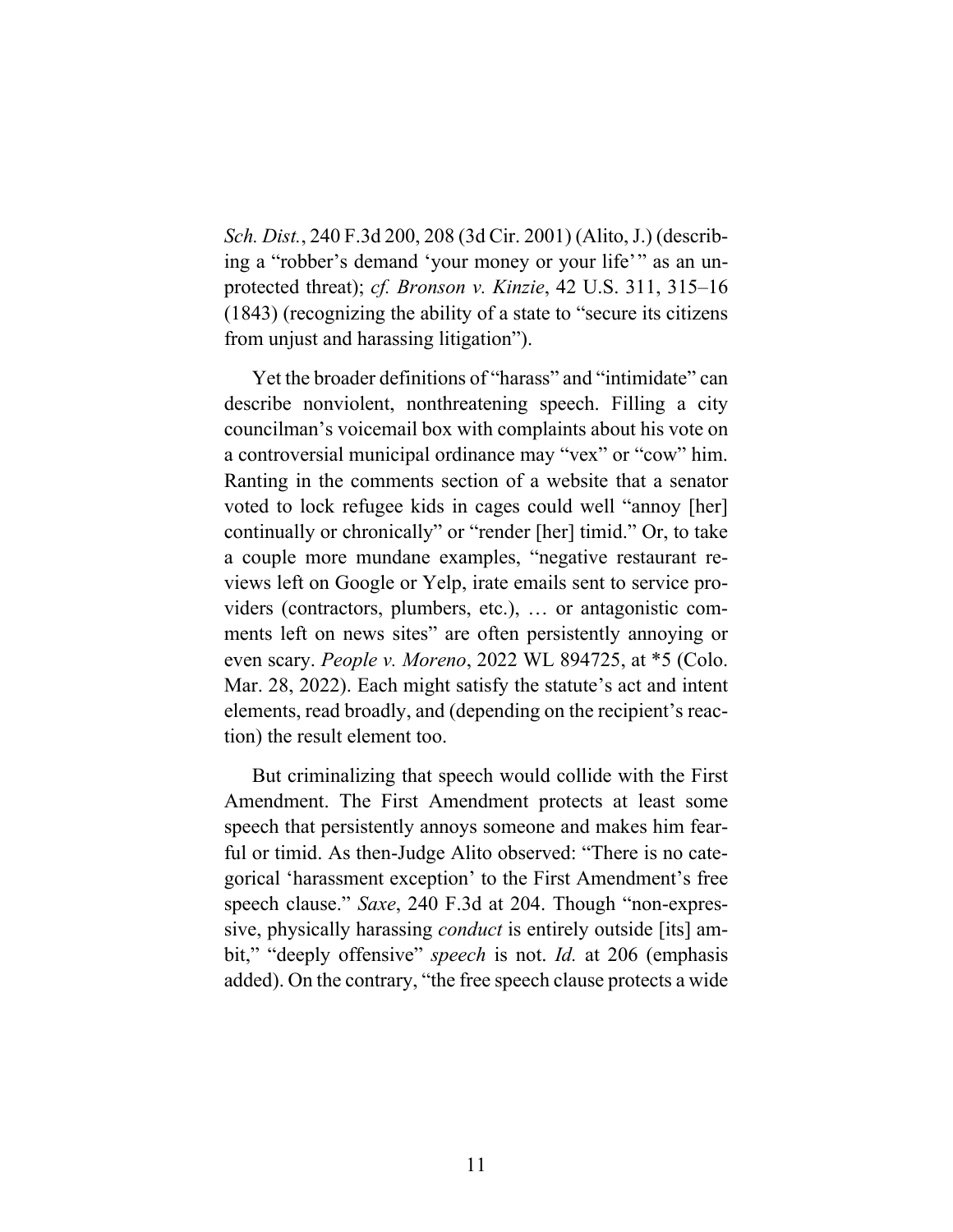variety of speech that listeners may consider deeply offensive." *Id.*

Thus, broad harassment laws that punish offensive speech "steer[] into the territory of the First Amendment." *DeAngelis v. El Paso Mun. Police Officers Ass'n*, 51 F.3d 591, 596 (5th Cir. 1995) (Title VII); *see also Dambrot v. Cent. Michigan Univ.*, 55 F.3d 1177, 1183 (6th Cir. 1995) (university speech policy). And courts have often struck them down. *See, e.g.*, *State v. Brobst*, 857 A.2d 1253, 1255–56 (N.H. 2004) (holding overbroad a harassment statute covering any speech made "with the intent to annoy or alarm another"); *Ex parte Barton*, 586 S.W.3d 573, 584–85 (Tex. Ct. App. 2019) (same); *Moreno*, 2022 WL 894725, at \*5–6 (same). So here too, we must ensure that the cyberstalking statute does not "present[] a 'realistic danger' [that] the [Government] could compromise" First Amendment protections. *Dambrot*, 55 F.3d at 1183.

*2. Though the text supports the broad reading, constitutional avoidance tells us to select the narrow one.* To decide between the broad and narrow readings, we use ordinary tools of statutory interpretation. Here, those tools support the broad reading of the statute. Even so, the narrow reading is textually plausible. Because that definition will not "twist the text beyond what it will bear," we must adopt it. Amy Coney Barrett, *Substantive Canons and Faithful Agency*, 90 Boston U. L. Rev. 109, 141 (2010) (defining constitutional avoidance); *see Ferber*, 458 U.S. at 769 n.24.

To start, we acknowledge the strong textual arguments in favor of the broad reading. For one, reading the statute broadly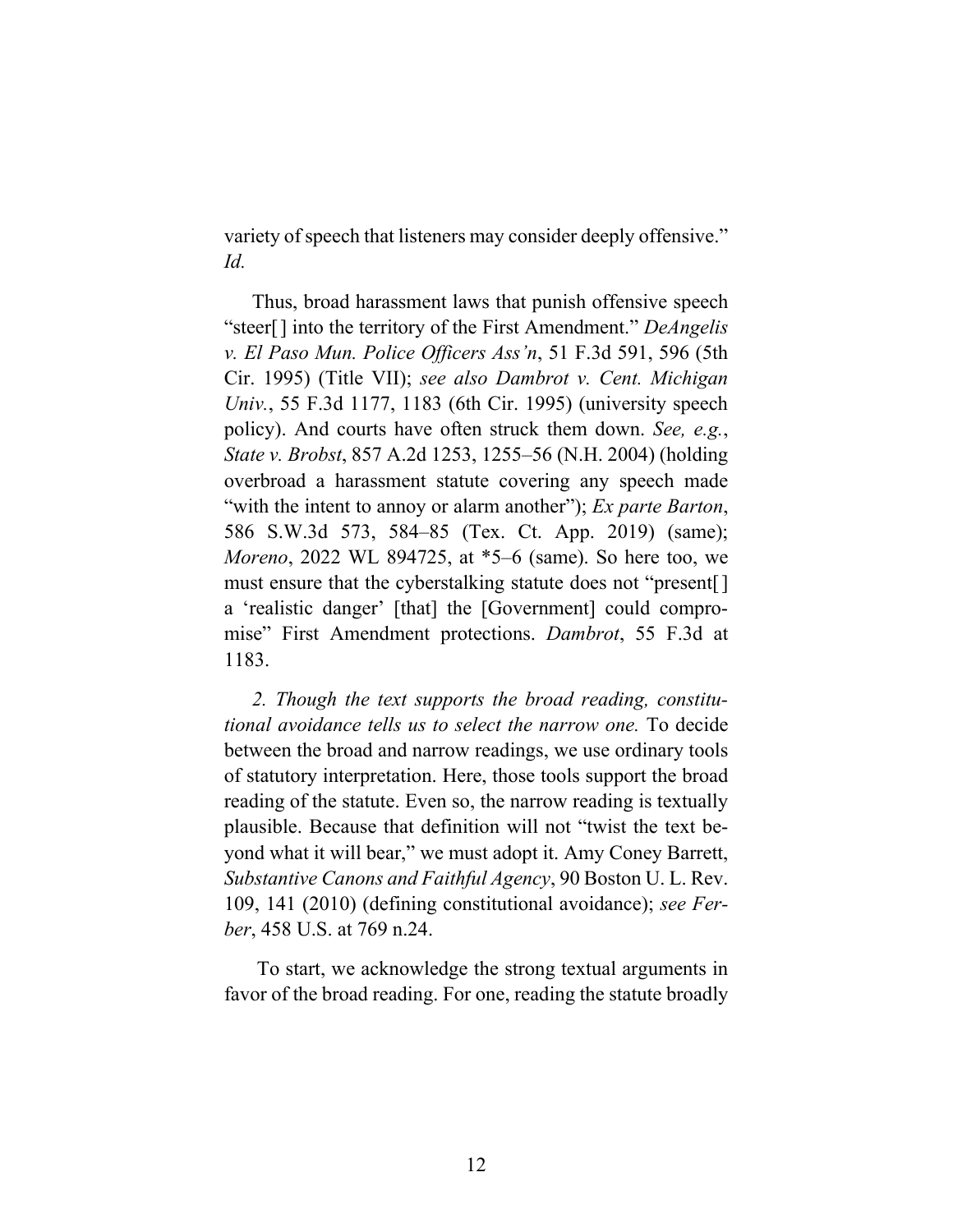fits with two canons of construction: consistent usage and surplusage. One of the statute's result elements tracks the narrow definition of "intimidate" word for word: "places that person in reasonable fear of … death … or serious bodily injury." 18 U.S.C. §2261A(2)(A); *Black*, 538 U.S. at 360. Yet the intent element merely says "intimidate," without elaborating. So if we read the intent element's use of "intimidate" to mean "placing [a person] in fear of bodily harm or death," we create an inconsistent-usage problem. *Black*, 538 U.S. at 360. Normally, where Congress uses different words, we read those words to have different meanings. *See* Antonin Scalia & Bryan A. Garner, *Reading Law: The Interpretation of Legal Texts* 170 (2012) (presumption of consistent usage). And that suggests Congress meant "intimidate" to mean something different from "intent to cause fear of harm or death." The broad reading produces that result; the narrow one does not.

Plus, the other result element requires only that the act "cause[d] … substantial emotional distress." §2261A(2)(B). So causing "substantial emotional distress" presumably includes something other than putting someone in fear of bodily harm. And someone who fears death or injury is usually distressed too. Thus, the narrow reading would let the government charge most crimes under §2261A(2)(B), leaving §2261A(2)(A)'s fear element almost "meaningless." *Yates v. United States*, 574 U.S. 528, 543 (2015) (canon against surplusage); *see* §§2261(b), 2261B(a) (setting the same penalties for both crimes). Statutes typically do not work that way.

But though that problem borders on surplusage, it does not foreclose the narrower reading. Even under our narrow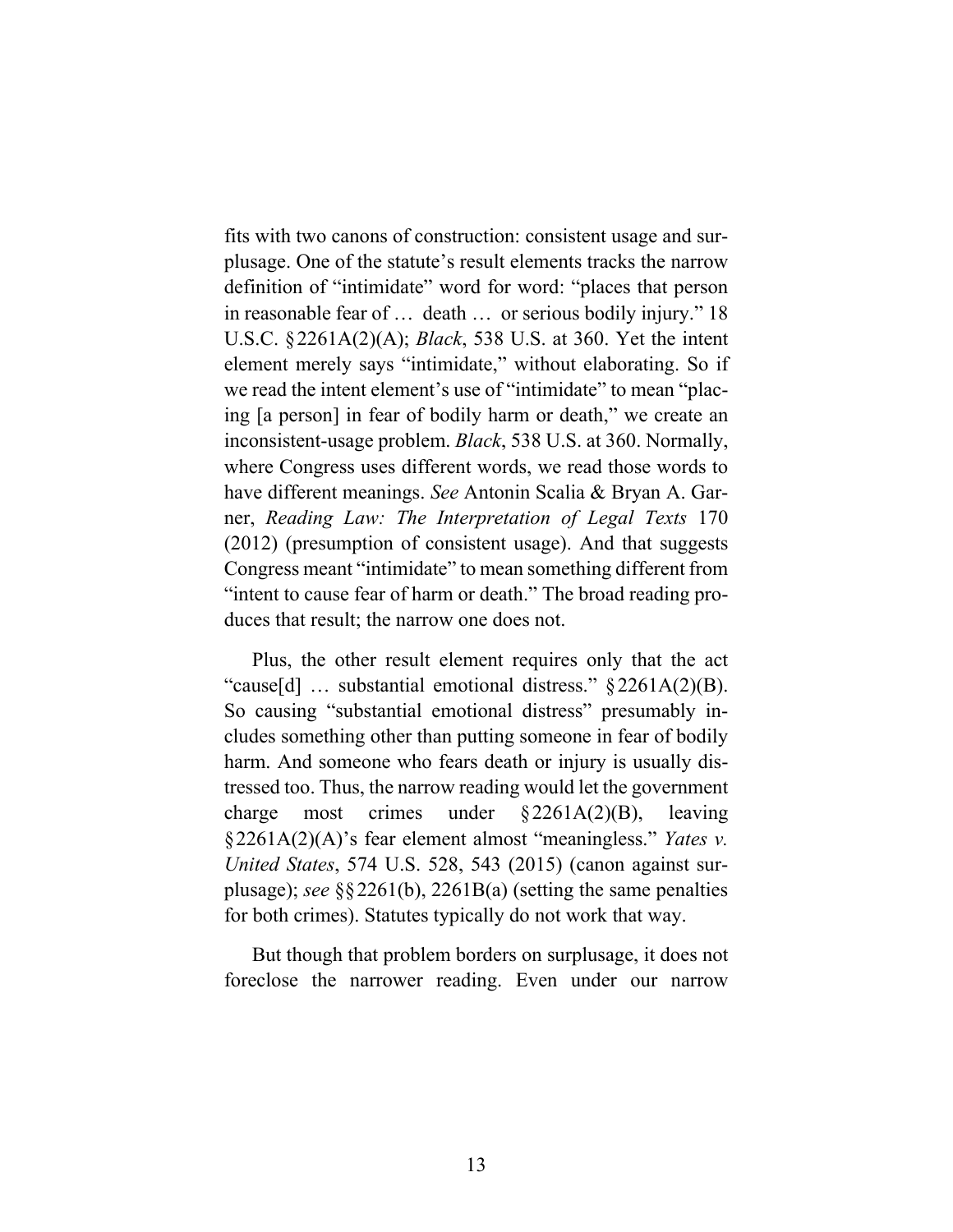reading, the result elements would not be entirely superfluous. Imagine a defendant who intended to make his victim fear death or injury but produced a lesser emotional result: perhaps an incompetent criminal whose vague "threats" succeed only in upsetting their recipient through sheer persistence. The emotional-distress result element would let the statute reach that cyberstalker.

Besides, these surplusage and consistent-usage concerns are "not absolute." *Lamie v. U.S. Tr.*, 540 U.S. 526, 536 (2004). Congress is not always precise when drafting statutes; it occasionally "use[s] different words to denote the same concept." Scalia & Garner, *Reading Law* 170. Thus, concerns about redundancy only "supply a clue as to the better interpretation of the statute." *Rimini St., Inc. v. Oracle USA, Inc.*, 139 S. Ct. 873, 881 (2019). And courts may accept a reading that creates surplusage if "some maxim point[s] in a different direction." *Chickasaw Nation v. United States*, 534 U.S. 84, 94 (2001) (internal quotation marks omitted). For instance, presuming "inartful drafting," the Supreme Court has accepted a construction of the Affordable Care Act that it acknowledged created surplusage. *See King v. Burwell*, 576 U.S. 473, 491 (2015).

A second point in favor of the broad reading: it fits with how juries infer intent. We often instruct them to "consider the natural and probable results or consequences" of a defendant's acts and ask if he "intended those results or consequences." *United States v. Sussman*, 709 F.3d 155, 177 (3d Cir. 2013). Here, a jury would consider whether a defendant intended to cause the "substantial emotional distress" that resulted. On that approach, "intent to intimidate" could include intentionally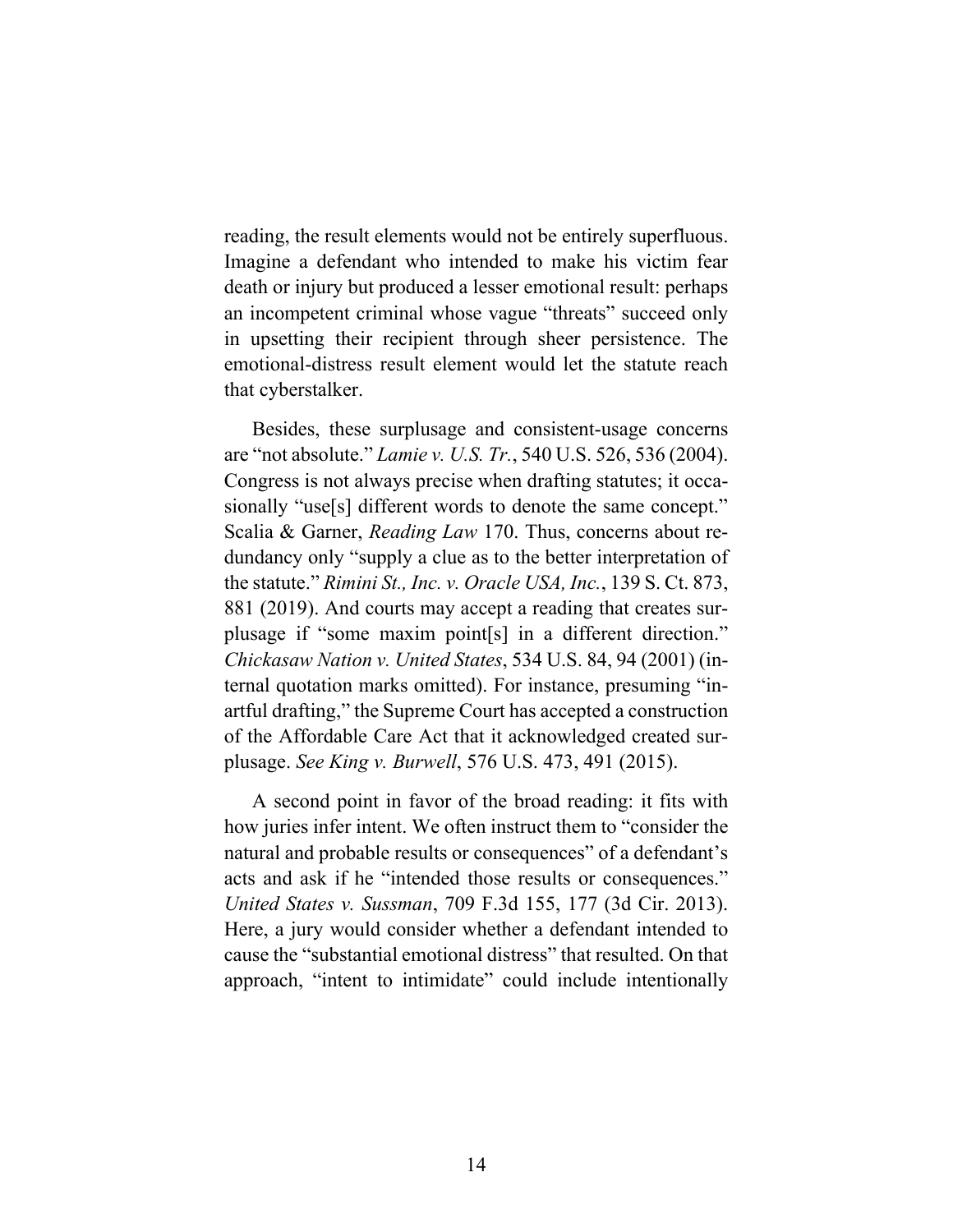causing an emotional reaction generally (the broader reading), not just intentionally causing fear of physical harm (the narrower reading).

But harassment statutes sometimes do limit a jury's ability to lean on the natural and probable causes of conduct to infer the defendant's intent. Indeed, a few states require prosecutors to show "intent to place [a] person in imminent fear of death or bodily injury" even when the result is mere "substantial emotional distress." *Commonwealth v. Cullen*, 947 N.E.2d 1147, 1150 (Mass. App. Ct. 2011); *accord State v. Diez*, 811 So. 2d 1020, 1024 (La. Ct. App. 2002).

Thus, though these textual clues suggest that the broader reading is the better reading, they do not render the narrower reading implausible. And other textual clues justify the narrower reading too: neighboring terms reinforce reading "intimidate" and "harass" narrowly. When construing a word, we give it "more precise content" that fits with "the neighboring words with which it is associated." *Williams*, 553 U.S. at 294 (explaining the "commonsense canon of *noscitur a sociis*"). Here, both "kill" and "injure" are violent verbs. After those verbs, one naturally reads "intimidate" to mean putting the victim in fear of death or injury. And one naturally reads "harass" to mean a course of conduct designed to distress the victim by threatening, intimidating, or the like. Yung's campaign of terror, inciting sexual violence against the interviewer and his family at their home, exemplifies the narrower kind of harassment and intimidation.

To "intimidate," we hold, a defendant must put the victim in fear of death or bodily injury. And to "harass," he must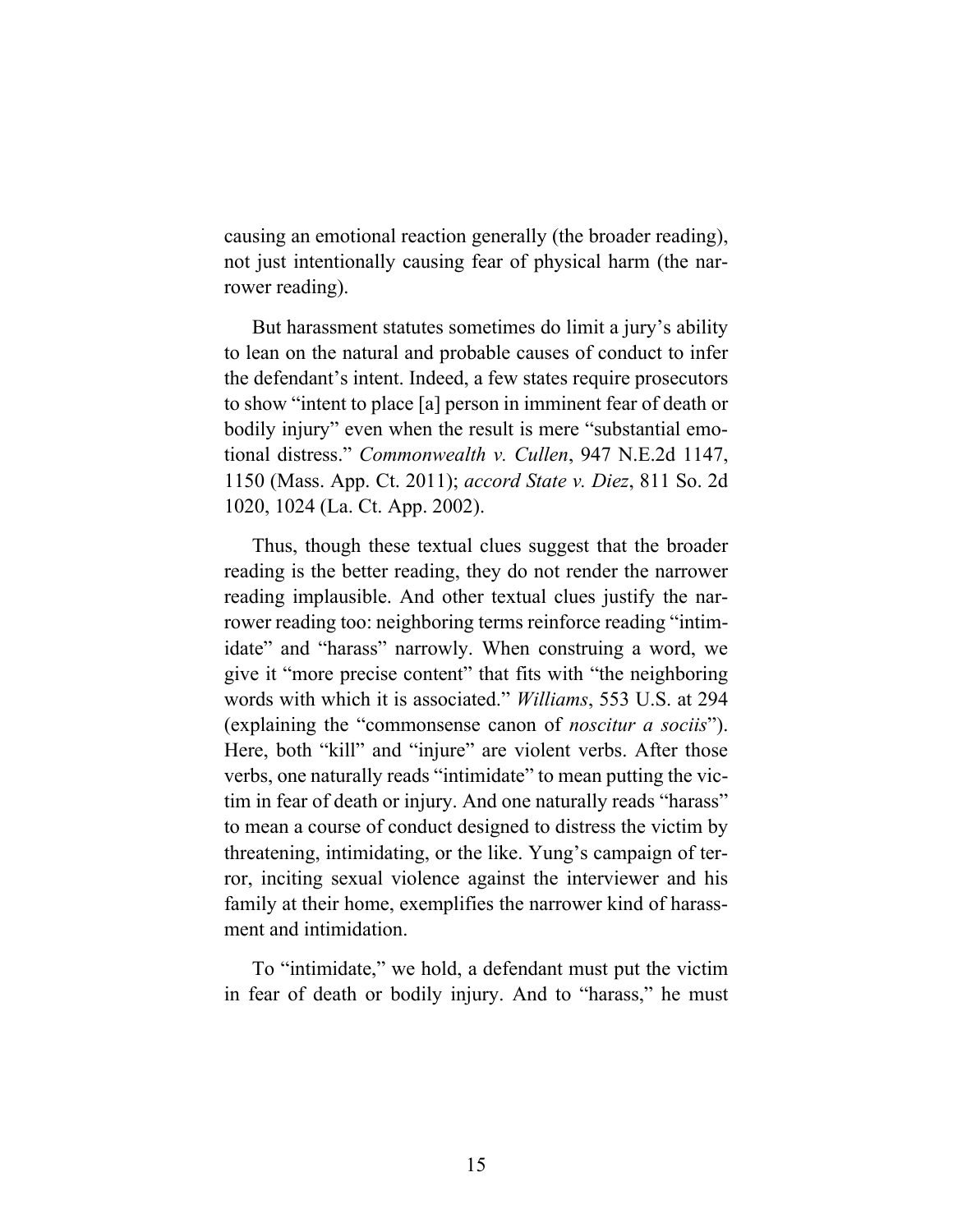distress the victim by threatening, intimidating, or the like. That reading limits intent to harass to "criminal harassment, which is unprotected because it constitutes true threats or speech that is integral to proscribable criminal conduct." *Ackell*, 907 F.3d at 76. It also limits "intent to intimidate" to what it "especially" means, a form of true threats or speech integral to a crime. *Id.*; *Intimidate*, *OED*. Those narrow readings ensure that protected speech largely escapes the law's net. Thus, we can avoid the "strong medicine" of invalidating the statute as facially overbroad. *Broadrick*, 413 U.S. at 613.

In reading the statute narrowly, we reaffirm our earlier decision upholding the cyberstalking statute. *Gonzalez*, 905 F.3d at 190 n.10 (2006 version). And we join every other circuit that has evaluated the law. *United States v. Fleury*, 20 F.4th 1353, 1362–63 (11th Cir. 2021) (current version); *Ackell*, 907 F.3d at 77 (same); *see also United States v. Sayer*, 748 F.3d 425, 436 (1st Cir. 2014) (2006 version); *United States v. Bowker*, 372 F.3d 365, 379 (6th Cir. 2004) (same), *vacated on other grounds*, 543 U.S. 1182 (2005); *United States v. Petrovic*, 701 F.3d 849, 856 (8th Cir. 2012) (same); *Osinger*, 753 F.3d at 944–45 (same).

### **E. We will affirm, not vacate, Yung's conviction**

Because we adopt this "limiting construction" to save the statute, Yung urges us not to affirm. Yung Br. 27 n.22. Rather, he claims, we should "vacate [his] conviction and remand with leave to withdraw his plea and reconsider his options under that new legal landscape." *Id.* His brief does not say why. But at argument, his counsel hinted that, because Yung did not know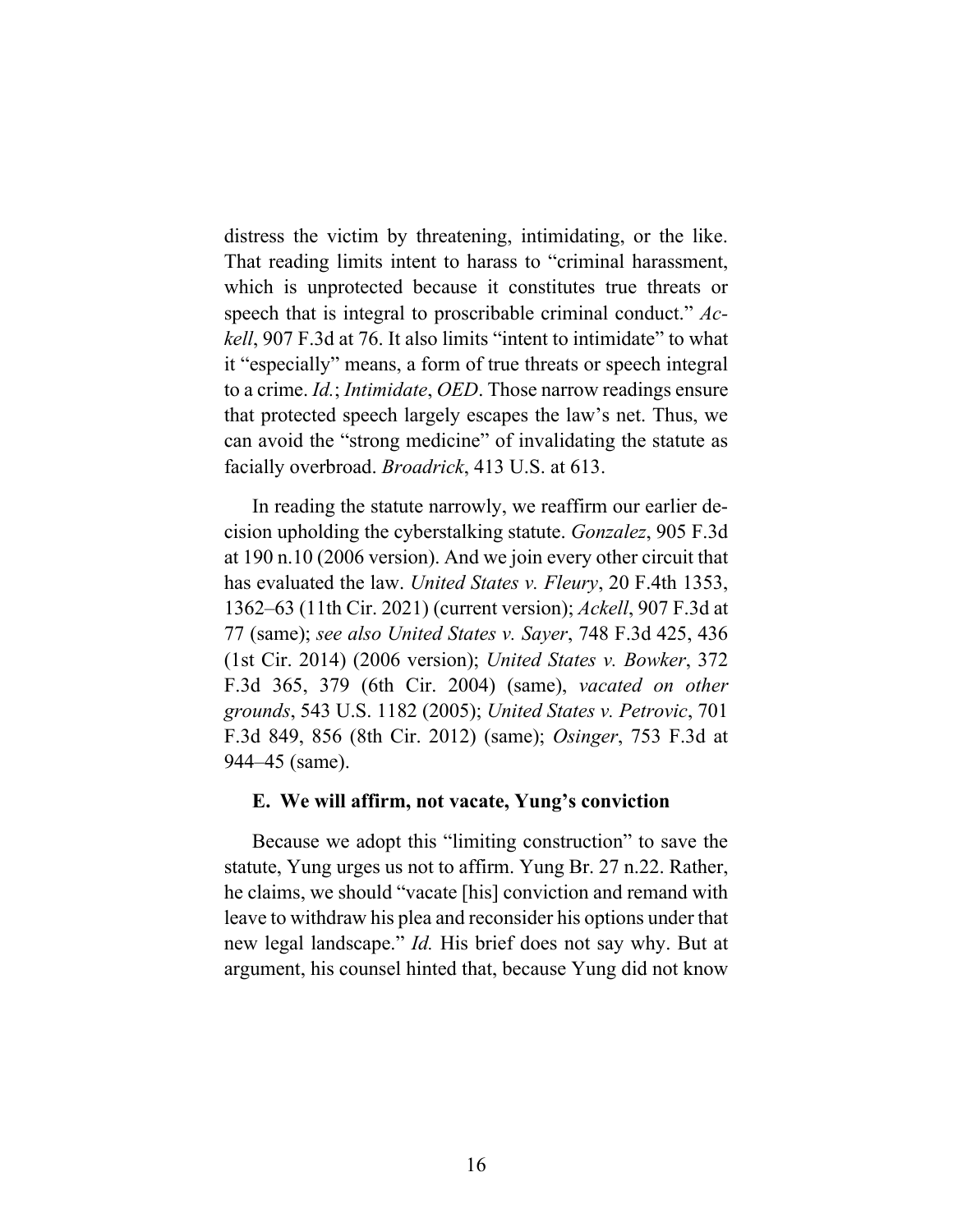how we would later read the statute, his plea could not have been "knowing and intelligent." Oral Arg. Tr. 9:13.

Not so. For a defendant's guilty plea to be knowing and intelligent, he must be of sound mind, understand the nature of the charges and the direct penal consequences, and have the advice of competent counsel. *Brady v. United States*, 397 U.S. 742, 755–56 (1970). But he may not later withdraw his plea just because he "did not correctly assess every relevant factor entering into his decision." *Id.* at 757. For instance, even if a defendant pleaded guilty to avoid the threat of the death penalty, and a court later struck that threat down, his plea still stands as knowing. *Id.* at 755.

Indeed, at argument, Yung's counsel argued that to vacate his conviction, we would have to craft a new guilty-plea rule for overbreadth challenges. Oral Arg. Tr. 10:13–11:9. But even if we were to consider that novel idea, Yung forfeited it: he tucks it into a single footnote, without supporting authority or analysis. *John Wyeth & Bro. Ltd. v. CIGNA Int'l Corp.*, 119 F.3d 1070, 1076 n.6 (3d Cir. 1997) (Alito, J.). So his conviction stands.

# **III. THE DISTRICT COURT PROPERLY ORDERED RESTITU-TION TO THE INTERVIEWER, BUT NOT GEORGETOWN**

The District Court ordered Yung to pay restitution to his victim and Georgetown. Yung challenges both orders, claiming that the statute does not authorize them. The government counters that Yung waived his right to appeal the orders. But any such waiver is unenforceable. And on the merits, only restitution to the interviewer is authorized by statute.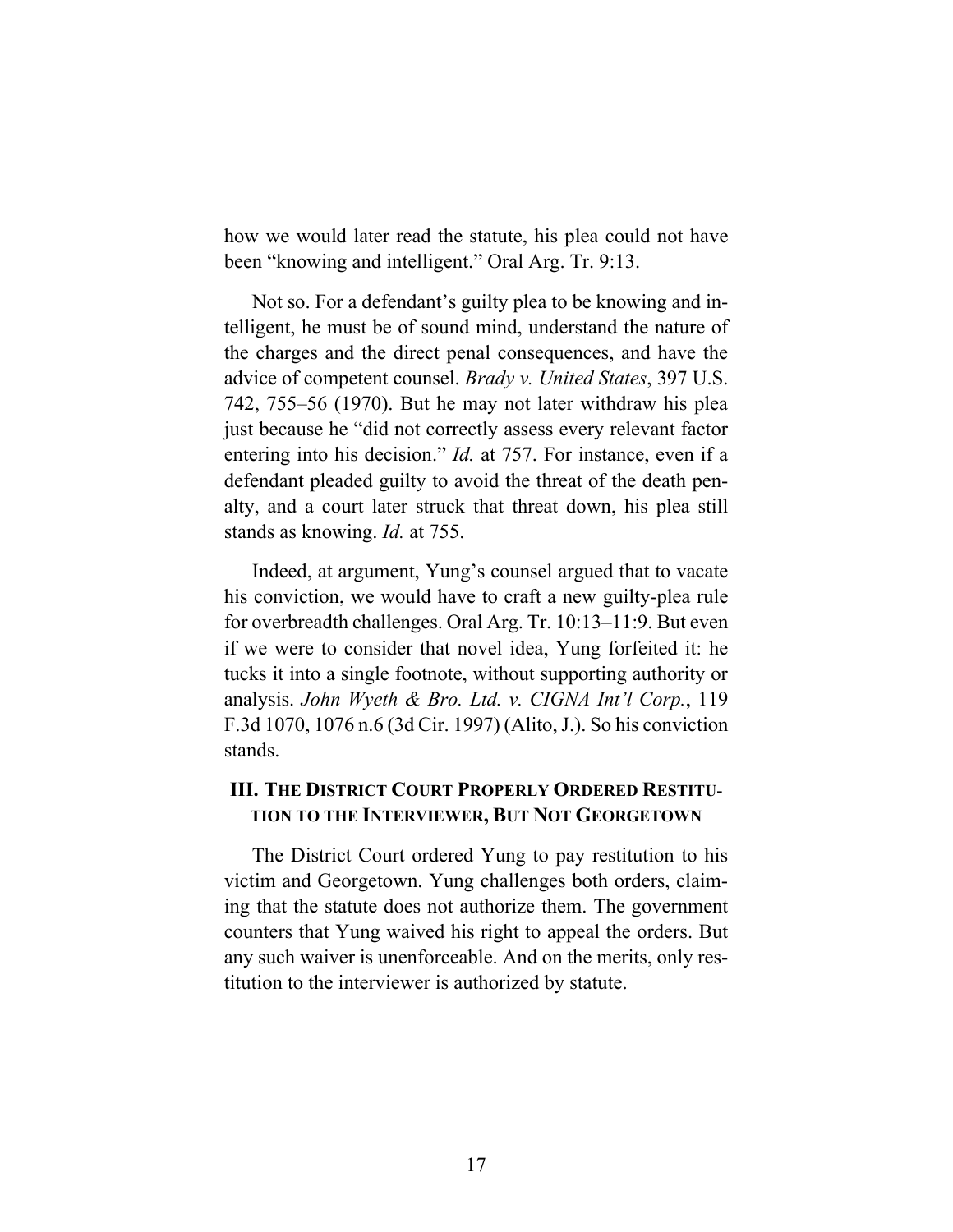## **A. Yung could not waive his claim that the restitution order exceeds the statute**

In his plea agreement, Yung waived "the right to file any appeal," with limited exceptions. JA 122 ¶10. For instance, he "reserve[d] the right" to renew his overbreadth challenge and to contest any "sentence exceed[ing] the statutory maximum." *Id.* Yet he never reserved the right to challenge the restitution order.

Yung disagrees, arguing that his restitution order "exceeds the statutory maximum" because it is not "clearly authorized by [statute]." Reply Br. 8. But we have held that a restitution order can never exceed the "statutory maximum." *United States v. Leahy*, 438 F.3d 328, 337–38 (3d Cir. 2006). That term implies some "range" of potential sentences from which the sentencing court must pick. *Id.* Yet restitution statutes authorize only one award: "the full amount of each victim's losses." *Id.* (quoting 18 U.S.C. §3664(f)(1)(A)). "Thus, there is no restitution range" and no statutory maximum. *Id.*

Even so, we will not enforce Yung's waiver of his right to challenge the restitution order. *See United States v. Gordon*, 480 F.3d 1205, 1209–10 (10th Cir. 2007) (holding likewise). Doing so would let litigants subvert the Constitution's structure and thus "amount[] to a miscarriage of justice." *United States v. Khattak*, 273 F.3d 557, 562 (3d Cir. 2001); *see also United States v. Teeter*, 257 F.3d 14, 25 n.10 (1st Cir. 2001).

True, we let defendants waive most of their individual rights because we treat plea bargains like contracts. *See United States v. Williams*, 510 F.3d 416, 422 (3d Cir. 2007). A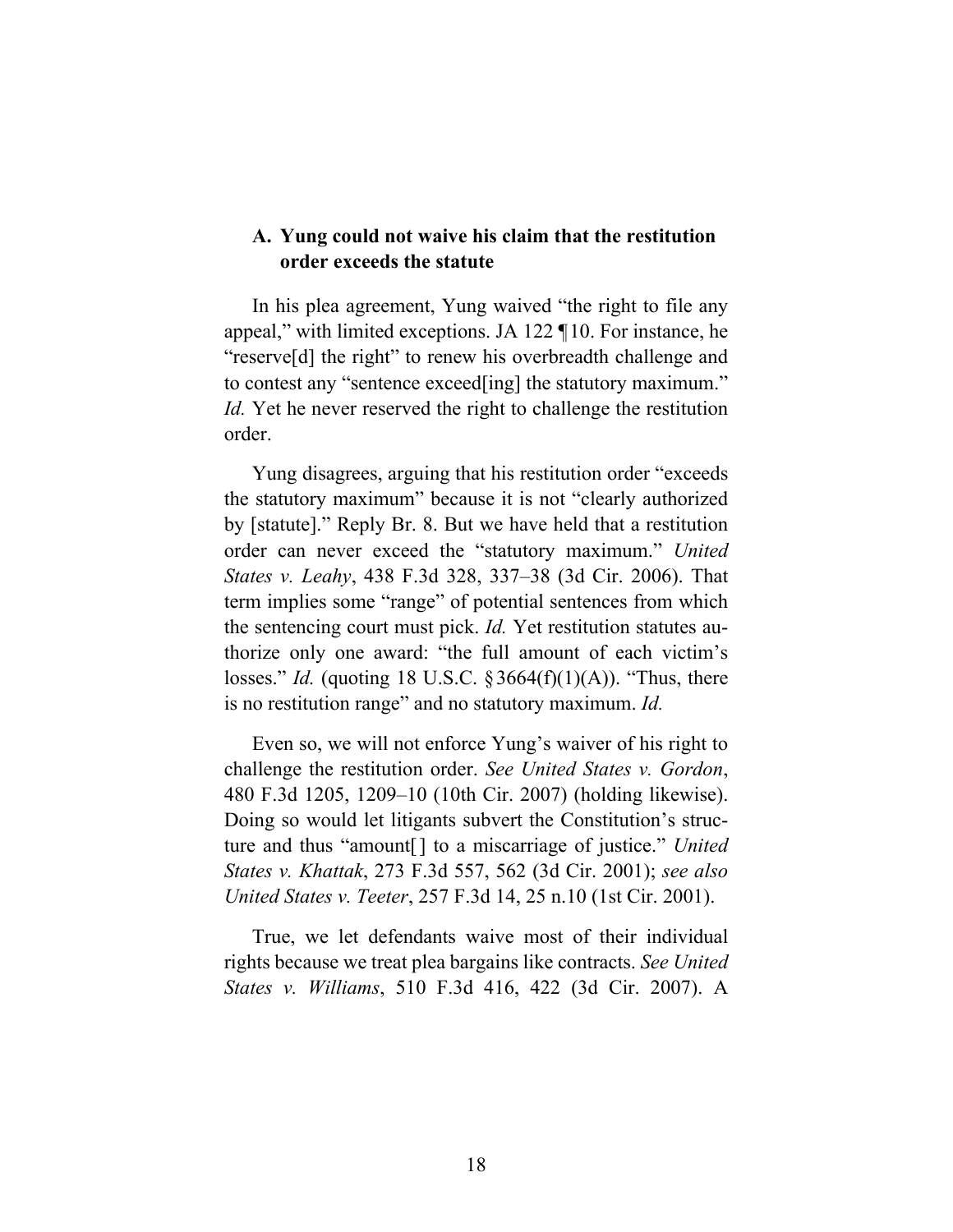defendant, for instance, can waive his rights to counsel, to a jury trial, and even to confront his accusers, if he does so knowingly and voluntarily. *United States v. Mezzanatto*, 513 U.S. 196, 200–01 (1995).

Still, there are limits. Plea bargains are agreements between the executive branch, charged with "tak[ing] Care that the Laws be faithfully executed," and a defendant subject to those laws. U.S. Const. art. II, §3. Judges must ensure that a bargain respects those laws. So if it offends these structural principles, we need not enforce it. *See* Nancy J. King, *Priceless Process: Nonnegotiable Features of Criminal Litigation*, 47 UCLA L. Rev. 113, 154–58, 166–72 (1999).

Thus, when the executive branch threatens to intrude upon the legislature's power in a case before us, judges must rebuff that encroachment. For instance, we should not let a defendant waive his right to appeal a conviction for acts that are not a crime. *Cf. Brady*, 397 U.S. at 758; King, *Priceless Process*, at 168–69. Otherwise, we would let the government and a private party de facto create a new crime. But only Congress has that power in our limited government. *United States v. Hudson & Goodwin*, 11 U.S. (7 Cranch) 32, 32 (1812). Even if the defendant consents, we cannot turn a blind eye to punishment for acts not criminalized by Congress. The judiciary must safeguard the separation of powers.

Likewise, a defendant cannot waive his right to appeal a sentence unauthorized by Congress. And we cannot enforce such a waiver. *United States v. Cohen*, 459 F.3d 490, 497–98 (4th Cir. 2006); *United States v. Thomas*, 932 F.3d 1139, 1140– 41 (8th Cir. 2019); *United States v. Phillips*, 174 F.3d 1074,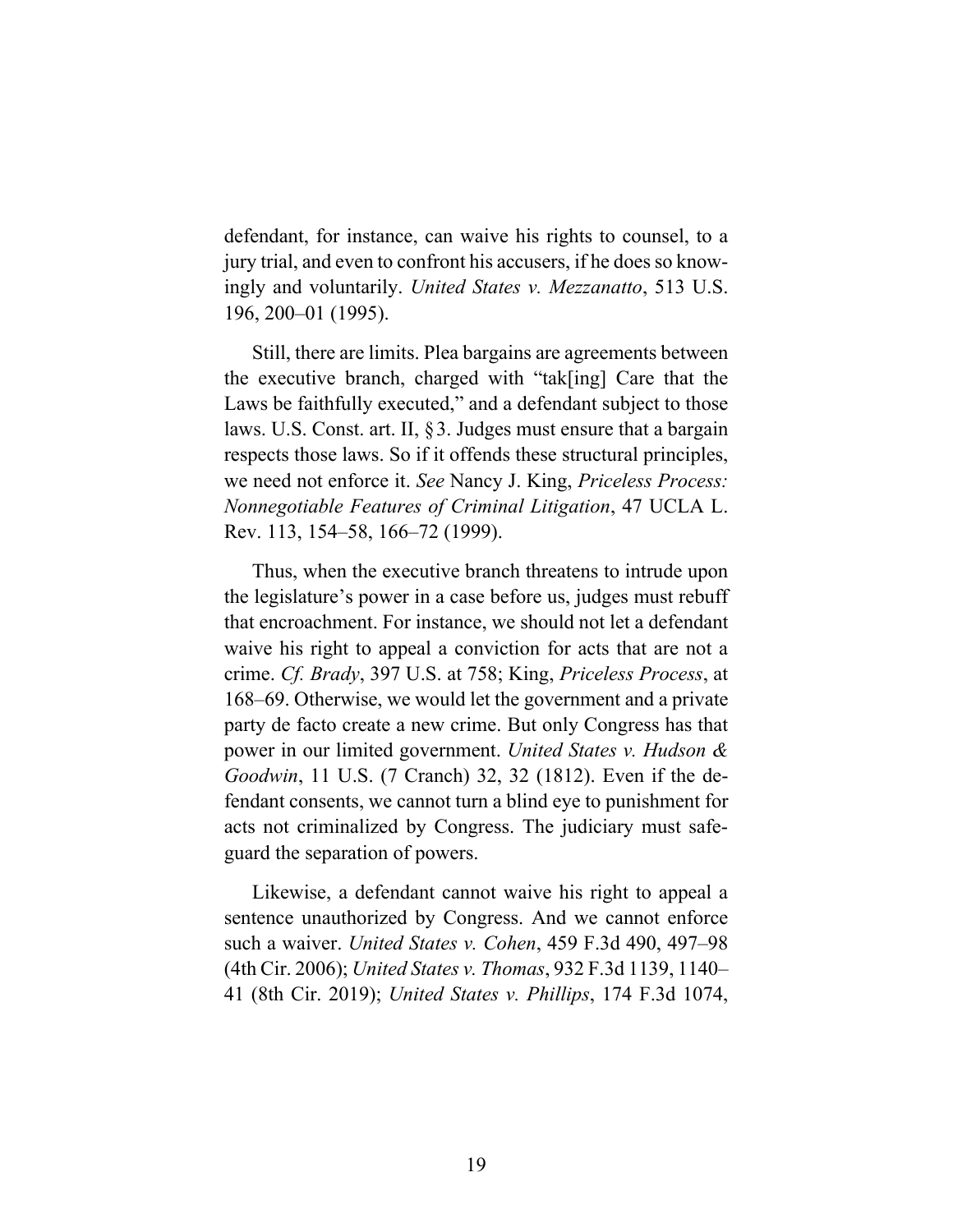1076 (9th Cir. 1999); *Gordon*, 480 F.3d at 1209; *see also United States v. Chem. & Metal Indus.,* 677 F.3d 750, 752 (5th Cir. 2012). If we did so, we would be crafting our own punishment and thus "intrud[ing] into areas committed to [an]other branch[] of government." *Flast v. Cohen*, 392 U.S. 83, 95 (1968). So Yung could not have waived his right to challenge whether the statute authorized his restitution order, and we must hear his appeal.

### **B. The interviewer is entitled to restitution**

Now on to the merits. The District Court ordered Yung to pay the interviewer restitution for his investigative costs and attorney's fees. The special restitution statute for cyberstalking victims is broad: it lets victims recover "attorneys' fees" and "any … losses suffered … as a proximate result of the offense." 18 U.S.C. §2264(b)(3)(E), (G); *see also Lagos v. United States*, 138 S. Ct. 1684, 1689 (2018) (discussing §2264). The question, then, is whether the interviewer's losses were a "direct and foreseeable" result of the crime. *Paroline v. United States*, 572 U.S. 434, 449 (2014) (parsing 18 U.S.C. §2259(b), worded similarly to §2264(b)).

They were. Yung used pseudonyms to defame the interviewer and recruited others to threaten his family. To make that campaign of harassment stop, they needed to track Yung down, report him to the authorities, and get charges filed against him. Because those expenses were foreseeable, this restitution order is valid.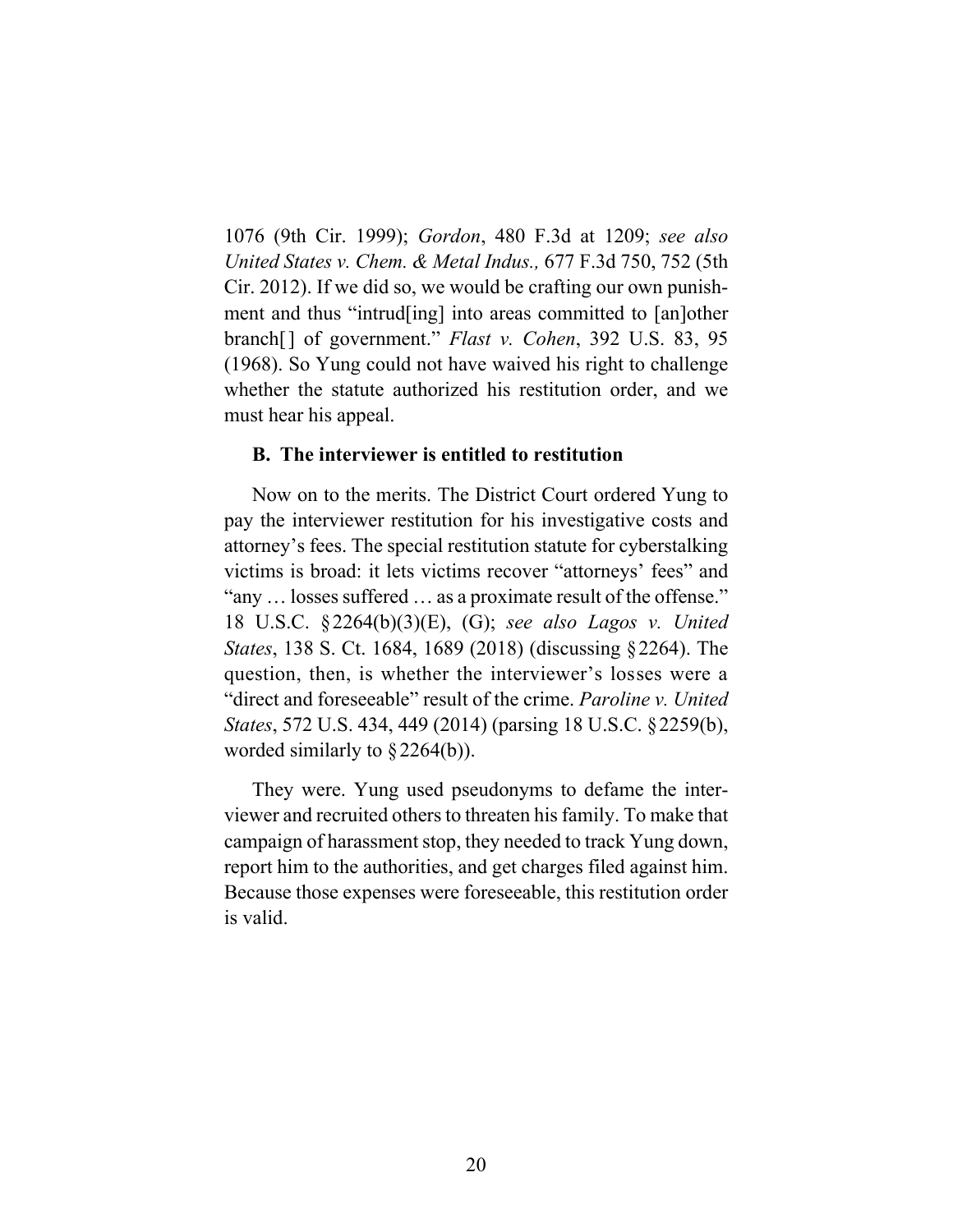### **C. Georgetown is not entitled to restitution**

But Georgetown should not get restitution. Unlike the interviewer, Georgetown was never itself harassed. Though it worried that Yung might eventually target its campus, he never did. So Georgetown does not qualify for the special cyberstalking restitution statute. *See* 18 U.S.C. §2264(c) (defining "victim[s]" eligible under that statute). Instead, it could claim restitution only under the general restitution statute. That law is far more limited. It allows recovery only if Georgetown showed that Yung's "offense result[ed] in damage to or destruction of property." 18 U.S.C. §3663(b)(1). The government claims that the property that Yung damaged "was the safety and security of Georgetown's campus." Oral Arg. Tr. 27:13.

That is not enough, for two reasons. First, Georgetown cannot show that Yung damaged its *property*. Yung harmed no land, buildings, intellectual property, or the like. Rather, he threatened the safety of the campus, forcing Georgetown to beef up its security systems. We do not treat safety and security as a property right. True, we once extended restitution beyond tangible property to uphold restitution for a prosecutor's loss of "hard-won convictions." *United States v. Hand*, 863 F.2d 1100, 1104 (3d Cir. 1988). But *Hand* offered no definition or even explanation of how convictions could be property. And convictions are not analogous to safety on Georgetown's campus. So *Hand* does not persuade us to depart from the ordinary understanding of property here. *See Gov't of V.I. v. Davis*, 43 F.3d 41, 46 (3d Cir. 1994) (distinguishing and limiting *Hand*).